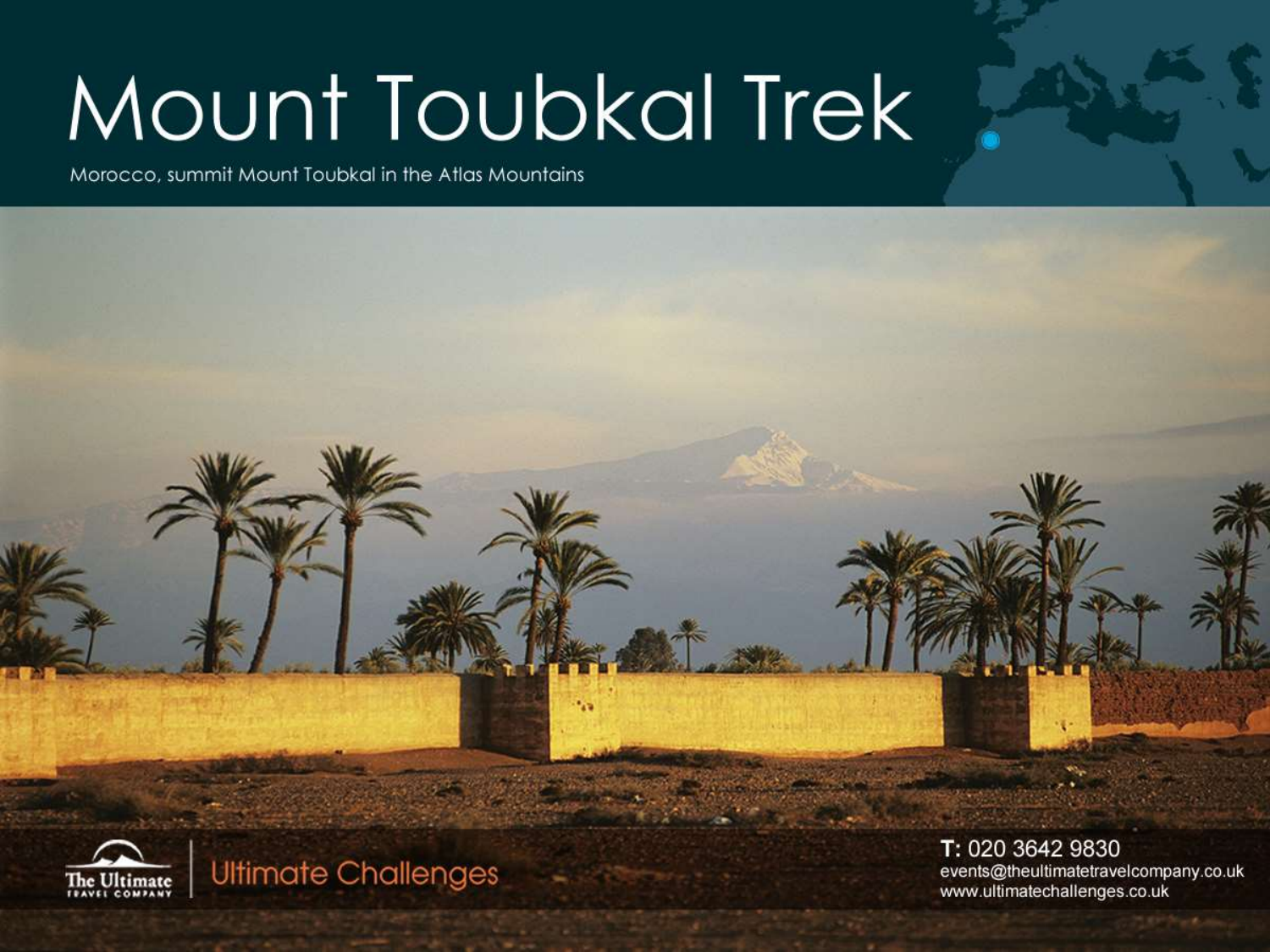## **Mount Toubkal Trek Trek to the summit of North Africa's highest peak**

Jebel Toubkal is Morocco's highest peak, standing at 4167m

In and around the foothills of Toubkal are numerous villages that have remained largely unaffected by the changes that have taken place in Morocco's lowland country and cities in the past few decades. With their traditional architecture intact, these villages cling to the side of mountains, seemingly carved into the rock in layers of terraces that appear to defy gravity. It is through this glorious unchanged panorama that we trek on our way to the summit of Toubkal, or as it is locally known Adrar n'dem – Mountain of Mountains.



The first European ascent of Toubkal was made in 1923, until which time the High Atlas had been hardly penetrated by western climbers – they were largely unmapped and the indigenous Berber people violently repelled all attempts to open up 'their' mountains. Luckily your reception will be somewhat more peaceful and welcoming!